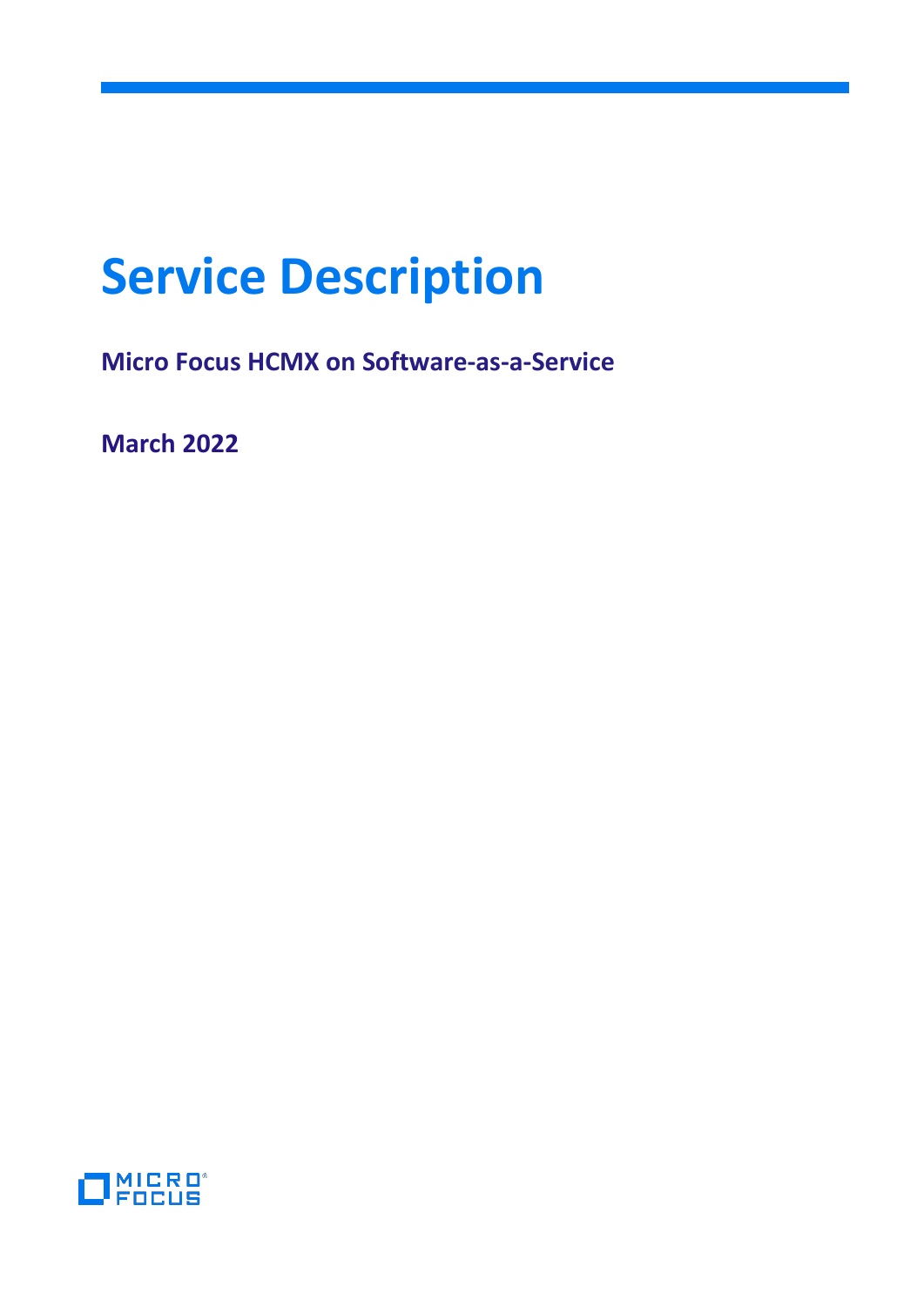# <span id="page-1-0"></span>**Contents**

This Service Description document describes the components and services included in Micro Focus Hybrid Cloud Management X ("HCMX") on Software-as-a-Service (which also may be referred to as "SaaS"). Unless otherwise agreed to in writing, this Service Description is subject to the Micro Focus Customer Terms for Software-as-a-Service, or the applicable Micro Focus Pass-Through Terms, and represents the only binding terms governing Micro Focus International plc and its affiliates ("Micro Focus") respective obligations regarding its provision of this SaaS to the end-user customer. Any other descriptions of the features and functions of the SaaS, public statements, including advertisements, shall not be deemed as additional features or functionalities that Micro Focus is required to deliver.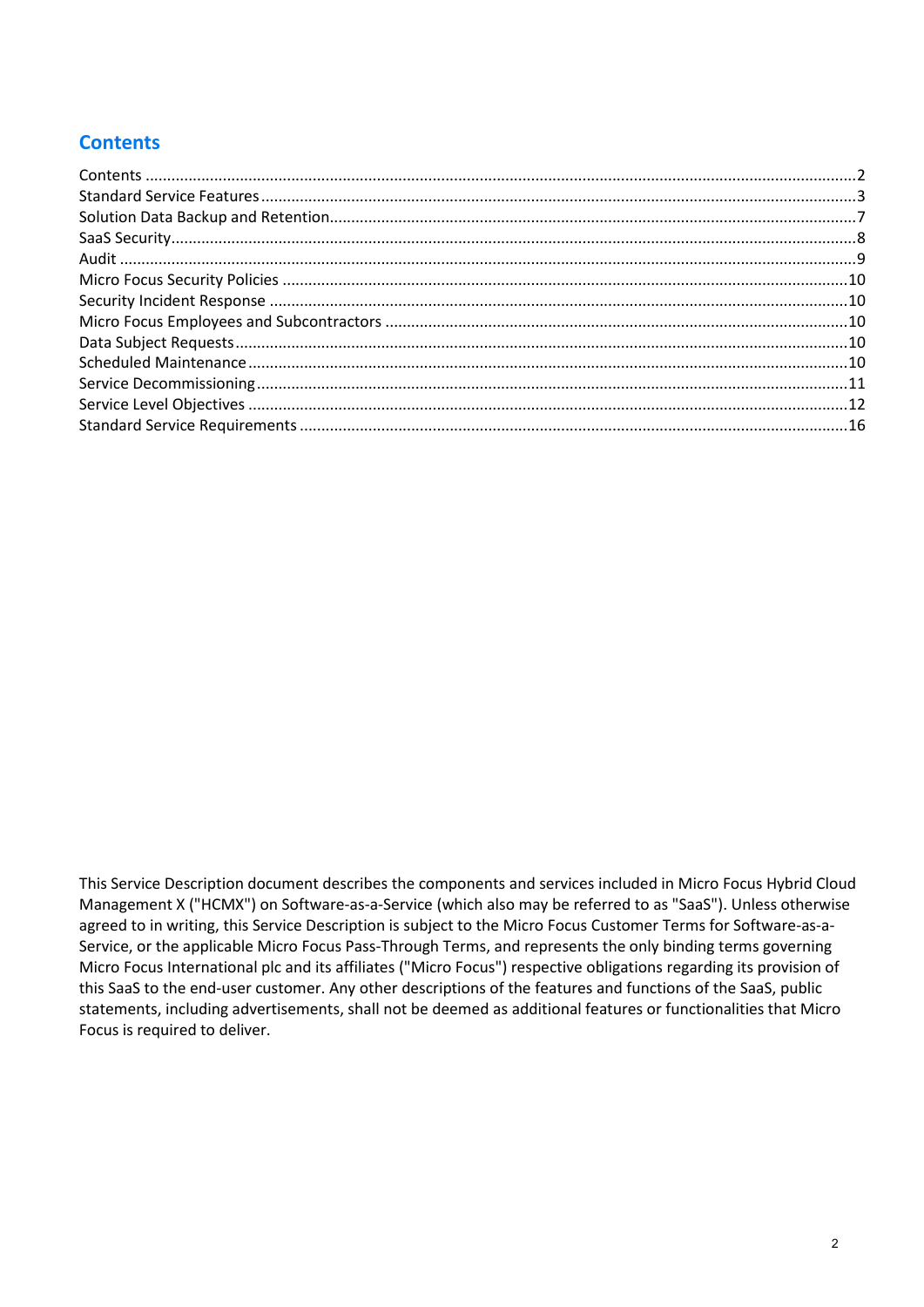# <span id="page-2-0"></span>**Standard Service Features**

## **High-Level Summary**

Micro Focus HCMX on SaaS is a native cloud application that simplifies delivery, consumption, and governance of IT services and resources. The codeless and customizable interface of HCMX, powered with workflow orchestration, service designer, simplified catalog, and a smart service portal, provides for the complete lifecycle management of public and private cloud resources-based IT services. Micro Focus oversees the deployment, infrastructure, operation, availability, security & data protection, and service support.

#### **SaaS service delivery components**

| <b>SaaS Delivery Components</b>                                               | <b>Included</b> |
|-------------------------------------------------------------------------------|-----------------|
| <b>One HCMX SaaS production tenant</b>                                        |                 |
| One HCMX SaaS non-production tenant                                           |                 |
| Premium Discovery of a 50 server OSI including dependencies                   |                 |
| <b>Additional HCMX SaaS non-production tenant</b>                             | Ο               |
| <b>Additional Premium Discovery of a server OSI including</b><br>dependencies | O               |
| Import of nodes (and related information) into UCMDB without<br>discovery     | O               |
| <b>Additional Vertica add-on</b>                                              | O               |
| $\blacktriangleright$ = Included                                              |                 |
| $O =$ Optional for an additional fee                                          |                 |

#### **SaaS operational services**

| <b>SaaS operational Services</b>                  | Included                 |
|---------------------------------------------------|--------------------------|
| Onboarding                                        | $\overline{\phantom{a}}$ |
| <b>Customer Success Management (CSM) Meetings</b> | ↩                        |
| <b>Product Support</b>                            | $\blacktriangleright$    |
| Single sign-on support*                           | ↩                        |
| <b>Service Health portal</b>                      |                          |
| $=$ Included                                      |                          |

\*Restrictions apply. Only specific IDPs and integrations are supported

#### **Hybrid Cloud Management X Licensing Model**

The access to HCMX SaaS is by Units. One Unit equals:

- **1 Operating System Instance, or**
- 1 Storage Nodes, or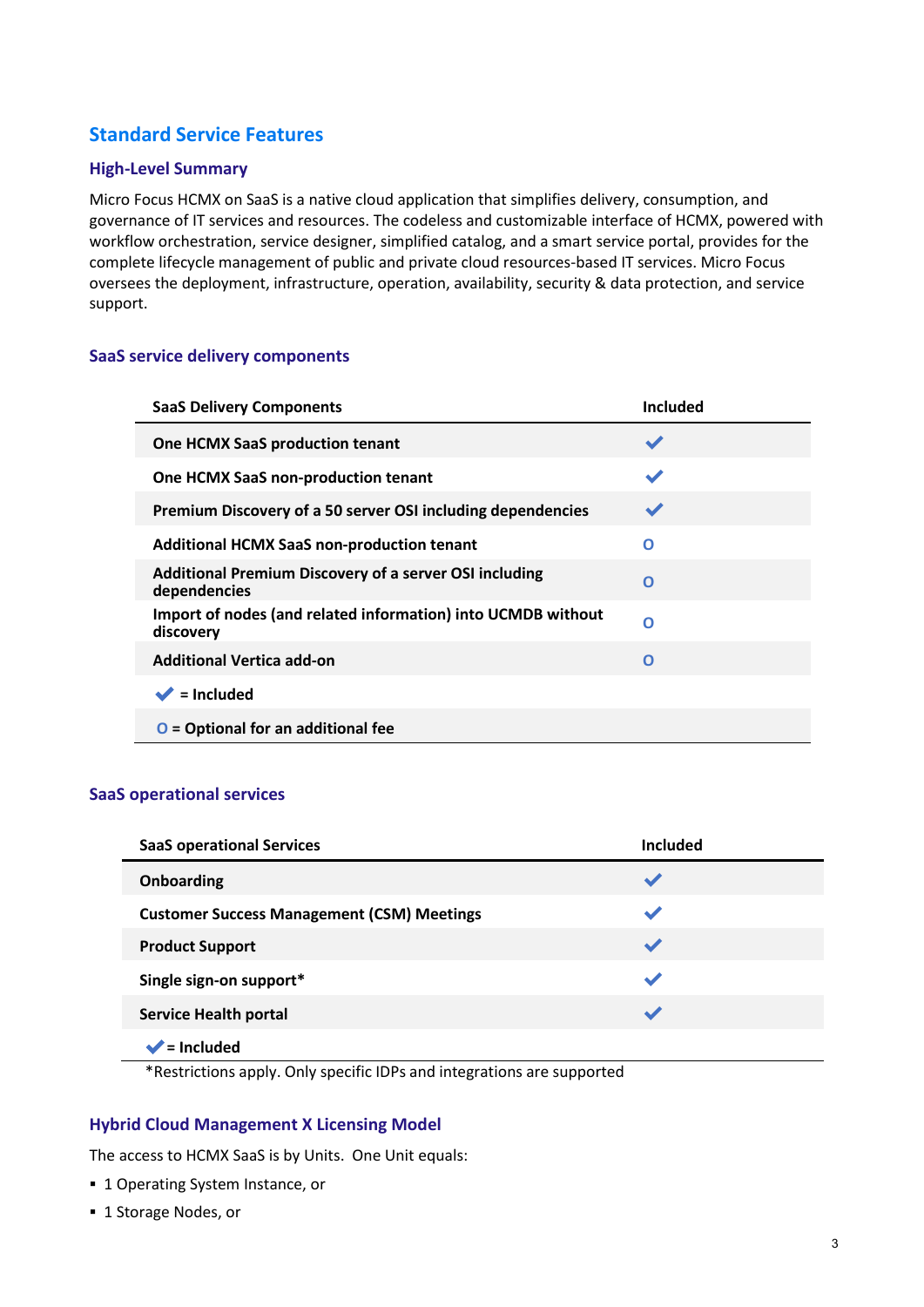- 2 Network Nodes, or
- 5 Database service or Middleware service, or
- 5 Containers, or
- 8 edge Device / IoT Nodes

The HCMX SaaS customer will get additional,

- 50 Units of Universal Discovery Premium (more details in the below sections)
- 5 Units of Cloud Management Agent User
- 2 concurrent Operations Orchestration workflows

There is no separate entitlement to specific components inside the Product. Only specific capabilities provided by components in the context of the cloud management capabilities are part of the entitlement. HCMX SaaS includes the following capabilities:

- **Service portal**
- Service design
- Service deployment automation using Operations Orchestration
- **Cost governance and resource optimization**
- **Service catalog management**
- **Knowledge**
- Universal CMDB Foundation
- **Service Asset and Configuration Management**
- Studio only for Cloud Management use cases
- **Financial Management**

Access to HCMX SaaS includes entitlement to the Micro Focus supported Operations Orchestration and its content packs and capsules available under the Hybrid Cloud Management category in the ITOM Marketplace: **<https://marketplace.microfocus.com/itom/category/hybrid-cloud-managementx>**

HCMX Unit may only be provisioned and managed by HCMX components.

HCMX uses an internal Vertica data storage component with a limit of 20 TB. An additional Vertica Expansion license is required for additional data capacity.

#### **Architecture Components**

Micro Focus deploys HCMX on SaaS and Universal CMDB on SaaS using a shared infrastructureplatform that monitors the system for 24x7 availability and provides related 24x7 infrastructure support, including application version upgrades. The customer accesses HCMX SaaS through the Internet (HTTPS).

The customer will utilize the Universal Discovery module of the Universal CMDB on SaaS to discover operating system instances (OSI) of servers (physical, virtual, cloud, container) or workstations in support of autopopulating HCMX SaaS with details of the infrastructure environment the customer is supporting. Asset Discovery will capture configuration information about the servers or workstations themselves, including the software installed on these servers or workstations and the environment in which the software is installed. Premium Discovery includes all features of Asset Discovery and will additionally capture configuration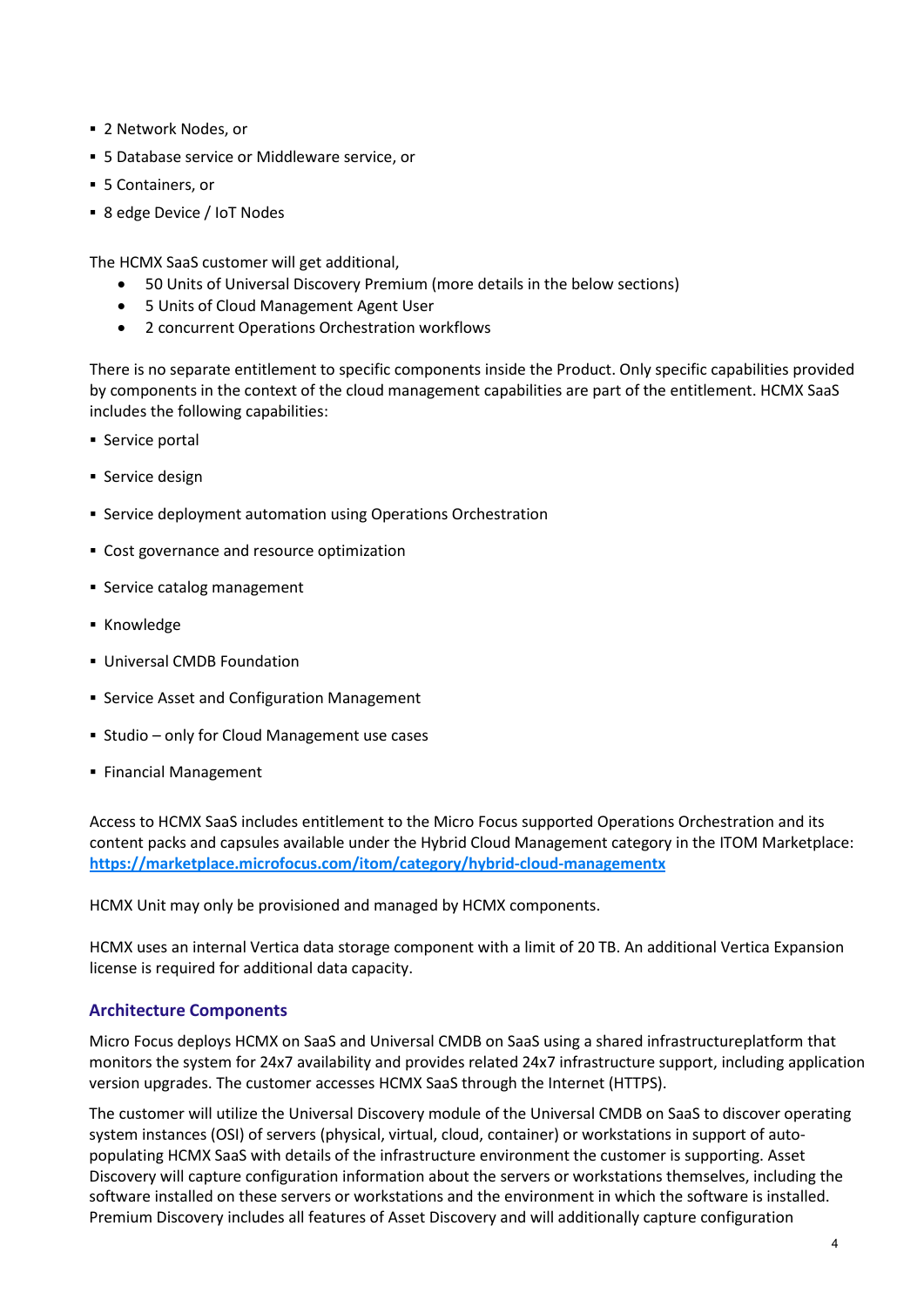information about software running on servers and the dependencies that exist between servers and running software.

Customers will be responsible for managing the Data Flow Probes, as required for successful discovery.

Micro Focus also deploys the **Operations Orchestration (OO)** module for HCMX SaaS customers, and Micro Focus will manage the deployed OO. Micro Focus does not operate onsite components like **Remote Action Server** (RAS) used with OO for remote action service. Customers who have HCMX will be responsible for managing the RAS as well, as required for successful execution of the remote operation on the private or public cloud. It applies to **On-premises Bridge** (OPB) agents that should be installed on-premises or public cloud.

In general, any required onsite components (not limited to those mentioned above) are installed and configured by the customer or customer contracted consultants. Micro Focus does not operate onsite components or third-party integrations on behalf of the customer and will not commit to any SLO for these components.

Micro Focus also deploys the Vertica database for the customer to use Cost Governance and Resource Optimization module.

#### **Application Administration**

HCMX Studio enables users to create applications and supporting tables through codeless configuration capabilities. Role-based access to user-developed applications can be accessed within the agent interface, with role-based access. The customers must use HCMX Studio only for HCMX Cloud Management use case purposes only.

#### **Service Support**

The customer may contact Micro Focus through a variety of methods such as online support tickets or telephone. The Micro Focus Support Team will either provide support to the customer directly or coordinate delivery of this support. Online support is available at: [https://pcs.saas.microfocus.com](https://pcs.saas.microfocus.com/)

Micro Focus HCMX on SaaS includes extensive online contextual help to aid with tailoring and configuration of HCMX to align with your business requirements. Full documentation of the capabilities of Enterprise Service Management (ESM) SaaS solution that includes HCMX on SaaS and the optional capabilities outlined in its service description. : https://docs.microfocus.com/itom/ESM:SaaS/Home

As part of the Micro Focus HCMX community, you can get additional assistance and aid from peers as well aslive and recorded webinars as part of our practitioner forum series: https://community.microfocus.com/it\_ops\_mgt/hybrid\_cloud\_management/hybrid\_cloud\_management [x/](https://community.microfocus.com/it_ops_mgt/hybrid_cloud_management/hybrid_cloud_management_x/)

Your suggestions for enhancements to HCMX are important to Micro Focus. As part of the Micro Focus HCMX, Micro Focus allows you to submit ideas and enhancements via the Idea Exchange. We encourage you to share your ideas, vote for your favourite ones, and enhance existing ideas with your feedback and comments. The popularity of an idea is measured through votes and comments at: https://community.microfocus.com/it\_ops\_mgt/hybrid\_cloud\_management/hybrid\_cloud\_management\_x/i/h cmx idea exchange

Micro Focus staffs and maintains a 24x7x365 Service Operations Center, which will be the single point of contact for all issues related to the support for Micro Focus HCMX on SaaS for the customer. The customer will maintain a list of authorized users who may contact Micro Focus for support. The customer's authorized users may contact Micro Focus for support via the Web portal or telephone 24 hours a day, 7 days a week.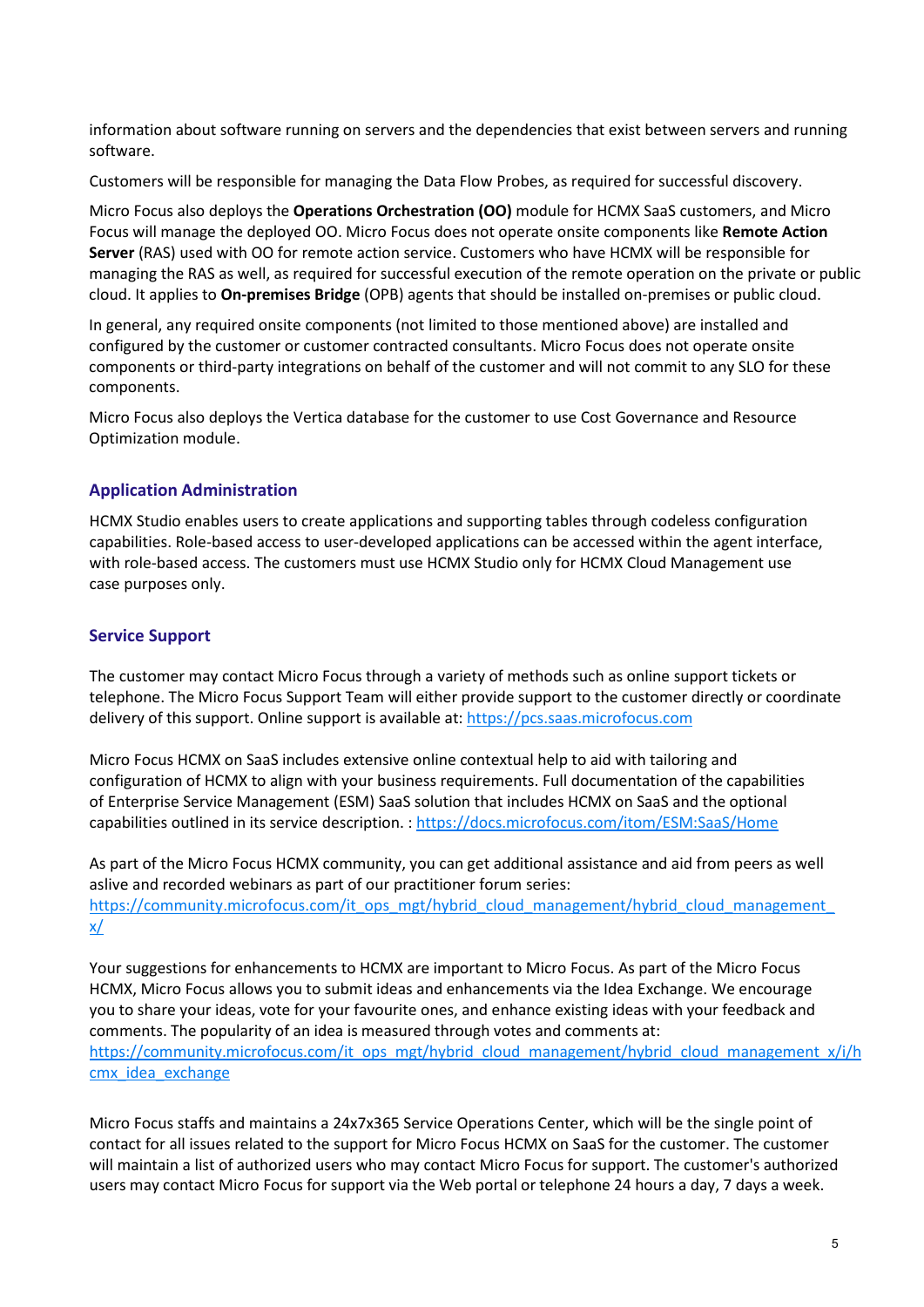| <b>Activity</b>                                                                                                                                               | <b>HCMX SaaS</b>             |
|---------------------------------------------------------------------------------------------------------------------------------------------------------------|------------------------------|
| <b>Customer Success Management</b>                                                                                                                            |                              |
| <b>Email and Online Notifications</b>                                                                                                                         |                              |
| Onboarding<br>Introduction meeting, handover of product and support materials,<br>verification of online access, scope validation, and service goals          |                              |
| <b>Version Updates</b><br>Major version updates.<br>Notification period according to notification timelines via release<br>notes and help resources available | $\checkmark$ 1               |
| Service Reviews<br>Meeting reviewing service quality and providing feedback on<br>improvements required                                                       | Yearly                       |
| Assisting with the implementation/configuration and tailoring                                                                                                 | Available at additional cost |
| <b>Availability SLA</b>                                                                                                                                       | 99.9%                        |

*1 Notifications regarding release updates to the Micro Focus HCMX on the SaaS solution will be provided via the Service Health planned maintenance feature. The release planned maintenance notice would include details of the release readiness webinar, which will detail the changes and new features in the planned release. Additionally, notifications canbe sent via email or a pop-up in PCS.*

# **Service Monitoring**

Micro Focus monitors the Micro Focus HCMX on SaaS solution components availability 24x7. Micro Focususes a centralized notification system to deliver proactive communications about application changes, outages, and scheduled maintenance. Details can be found on the relevant Service Health portal for your service which includes:

- Current availability of the HCMX environment that their tenants are part of
- Details of any upcoming planned maintenance
- Outage reports for any incidents that have been identified by our support teams
- Historical SLO data.

The Link to Service Health portal for your tenant will be provided as part of your onboarding to Micro Focus SaaS and are also available via the Support Portal: **[https://pcs.saas.microfocus.com](https://pcs.saas.microfocus.com/)**

#### **Capacity and Performance Management**

The architecture used by our Enterprise Service Management (ESM) solution that includes the HCMX allows for the addition of capacity to applications, databases, and storage as required to support the services provided.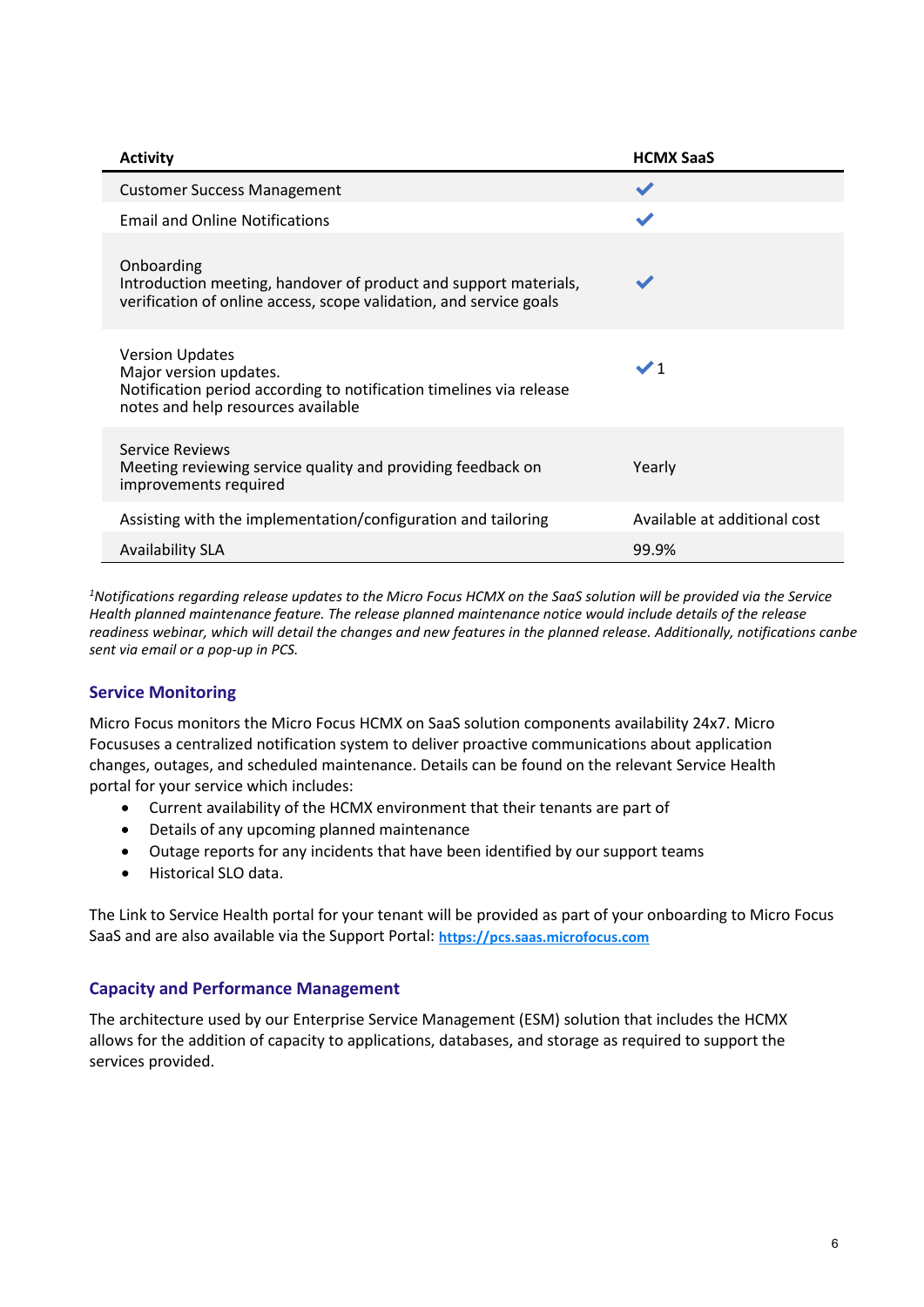#### **Operational Change Management**

Micro Focus follows a set of standardized methodologies and procedures for efficient and prompt handling of SaaS infrastructure and application changes, enabling beneficial changes with minimaldisruption to the service.

# <span id="page-6-0"></span>**Solution Data Backup and Retention**

The data backup and retention described in this section are part of Micro Focus's overall business continuity management practices designed to attempt to recover availability to the customer of Micro Focus HCMX on SaaS and access to the Micro Focus HCMX on SaaS customer data following an outage or similar loss of service.

The following types of customer-specific data reside in the Micro Focus SaaS environment:

- **Supporting Data:** This is data loaded by a customer to support the transactional records. Examples of this could include but are not limited to, Organization Locations, personnel, departmental data, assets&services delivered.
- **Transactional Data:** This is related to the day-to-day delivery of service operations and support within the organization. Examples of this could include but are not limited to service requests. Note transactional data is typically linked to one or more supporting data records.
- **Attachment Data:** This refers to any type of file that has been attached to either supporting data or transaction data. For example, this could be but not be limited to an image file an employee uploads forhis profile picture on his person record or a pdf troubleshooting guide attached to a knowledge article.

Micro Focus does not add any specific customer-related data into the HCMX tenants provided to a customeras part of the Micro Focus HCMX on SaaS offering. Any data highlighted above is done so by the customer.

The Data Backup Frequency is every 6 hours, and Micro Focus performs that daily backup of the Micro FocusHCMX on the SaaS database and related storage systems (including configuration data). The Backup Retention Time is seven (7) days, meaning Micro Focus retains each daily backup for the most recent seven (7) days ("Data Retention Time").

Micro Focus's standard storage and backup measures are Micro Focus's only responsibility regarding the retention of this data, despite any assistance or efforts provided by Micro Focus to recover or restore customer's data. Micro Focus will be unable to restore any data not included in the database (for example,not properly entered by the user, lost, or corrupted etc.) at the time of backup or if customer's request comes after the Data Retention Time of such backup.

#### **Disaster Recovery**

#### **1. Business Continuity Plan**

Micro Focus SaaS continuously evaluates different risks that might affect the integrity and availability of Micro Focus SaaS. As part of this continuous evaluation, Micro Focus SaaS develops policies, standards and processes that are implemented to reduce the probability of a continuous service disruption. Micro Focus documents its processes in a business continuity plan ("BCP") which includes a disaster recovery plan ("DRP"). Micro Focus utilizes the BCP to provide core Micro Focus SaaS and infrastructure services with minimum disruption. The DRP includes a set of processes that Micro Focus SaaS implements and tests Micro Focus SaaS recovery capabilities to reduce the probability of a continuous service interruption in the event of a service disruption.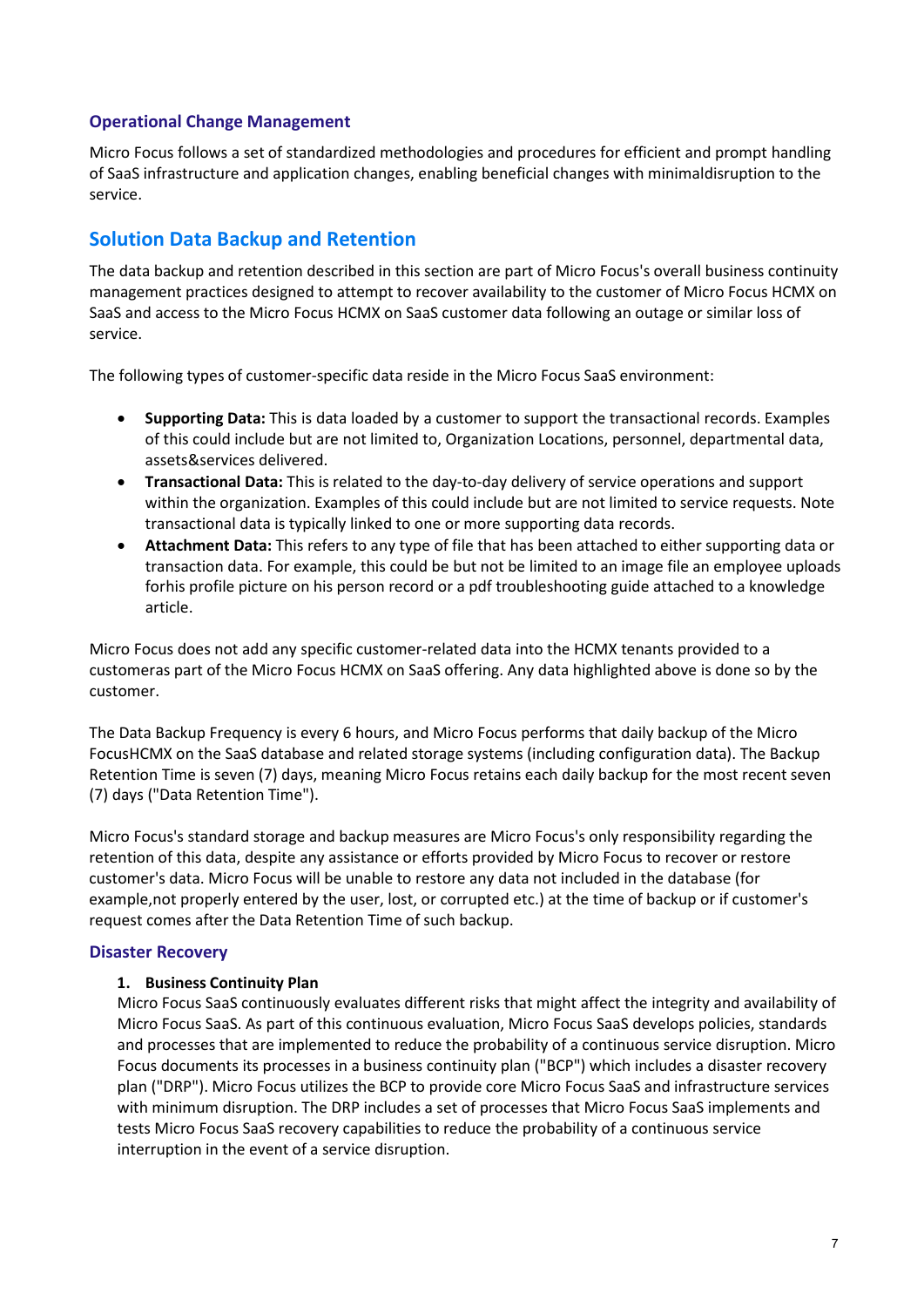HCMX on SaaS is implemented using a cloud-based technology service stack in a redundant mode over multiple availability zones. The failure of one zone will not impact the service availability as the system will automatically failover from the other zones. In the event of a disaster impacting more than one zone at the same time, such as a complete cloud region, the DRP's target is to provide restoration of the Micro Focus HCMX on SaaS within 24 hours (Recovery Time Objective, RTO) following Micro Focus's declaration of a disaster.

The Vertica database backend used by HCMX SaaS is deployed in a single availability zone. If the availability zone hosting Vertica goes down, the DRP's target is to provide restoration of the Micro Focus HCMX SaaS within 24 hours (Recovery Time Objective, RTO) following Micro Focus's declaration of a disaster.

## **2. Backups**

Micro Focus SaaS performs backups with a six (6) hours recovery point objective (RPO). Backup cycle occurs daily where a local copy of production data is replicated on-site between two physically separated storage instances. The backup includes a snapshot of production data along with an export file of the production database. The production data is then backed up at a remote site. Micro Focus uses storage and database replication for its remote site backup process. The integrity of backups are validated by (1) real time monitoring of the storage snapshot process for system errors, (2) validating CHECKSUM at the end of a backup process to assure the same number of bits exists on both source and destination storage systems, and (3) and annual restoration of production data from an alternate site to validate both data and restore flows integrity.

# <span id="page-7-0"></span>**SaaS Security**

Micro Focus maintains an information and physical security program designed to protect the confidentiality, availability and integrity of customer Personal Data and confidential information (the "Micro Focus Security Program").

# **Technical and Organizational Measures**

This section describes Micro Focus's standard technical and organizational measures, controls, and procedures intended to help protect the customer-provided SaaS Data.

Micro Focus regularly tests and monitors the effectiveness of its controls and procedures. The measures set forth in this section may be modified by Micro Focus but represent a minimum standard. The customer remains responsible for determining the sufficiency of these measures. Some of the security settings in the service are configurable by the customer to allow for better integration. Micro Focus will deliver its service with the most-secure options and capabilities enabled as a rule of thumb.

# **Physical Access Controls**

Micro Focus maintains physical security standards designed to prohibit unauthorized physical access to the Micro Focus equipment and facilities used to provide SaaS and include Micro Focus data centers and data centers operated by third parties. This is accomplished through the following practices:

- presence of on-site security personnel on a 24x7 basis.
- use of intrusion detection systems.
- use of video cameras on access points and along the perimeter.
- Micro Focus employees, subcontractors and authorized visitors are issued identification cards that must be worn while on-premises.
- monitoring access to Micro Focus facilities, including restricted areas and equipment within facilities.
- maintaining an audit trail of access.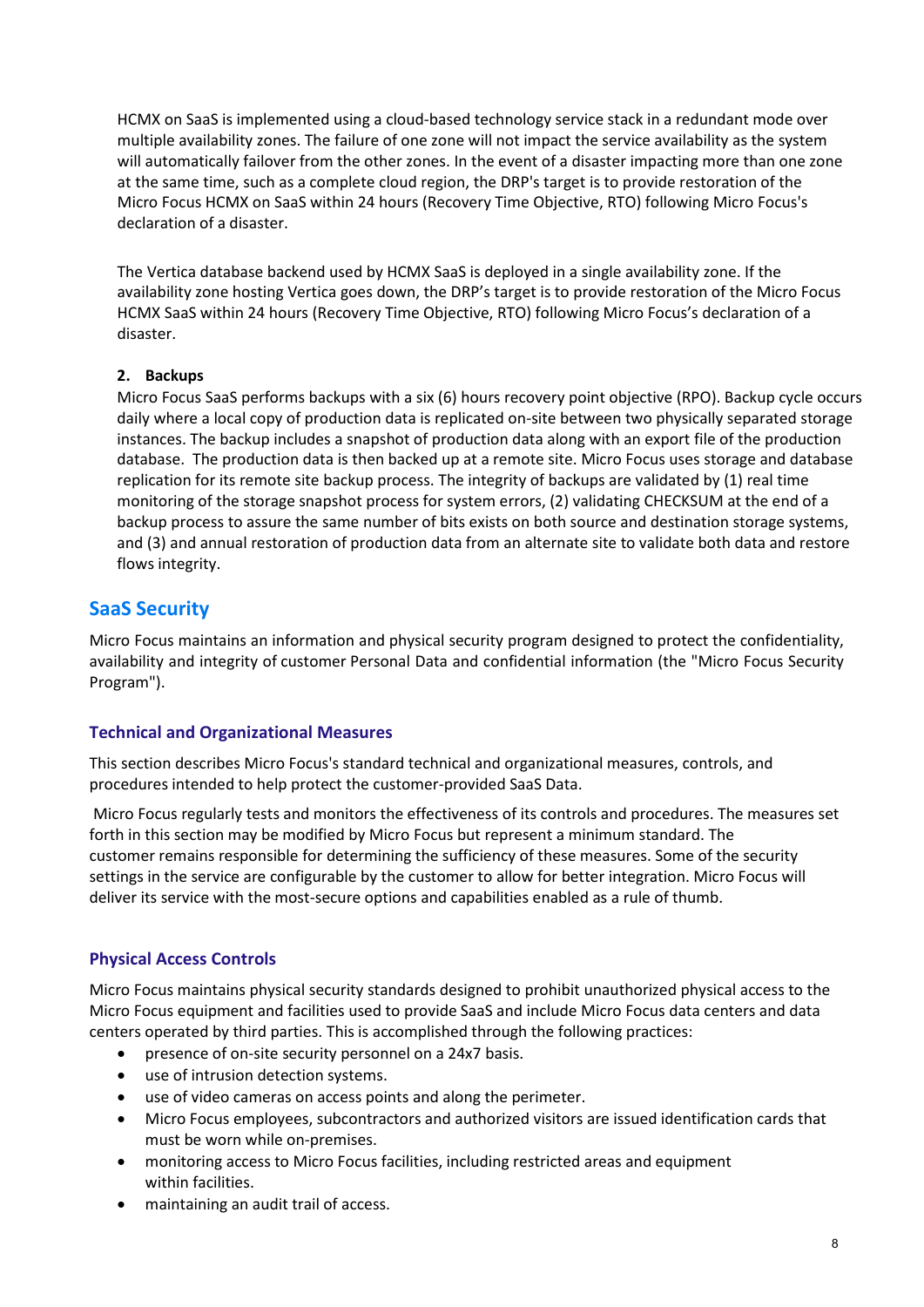#### **Access Controls**

Micro Focus maintains the following standards for access controls and administration designed to make customer-provided SaaS Data accessible only by authorized Micro Focus personnel who have a legitimate business need for such access:

- secure user identification and authentication protocols.
- authentication of Micro Focus personnel in compliance with Micro Focus standards and in accordance with ISO27001 requirements for the segregation of duties.
- Customer provided SaaS data is accessible only by authorized Micro Focus personnel who have a legitimate business need for such access, with user authentication, sign-on, and access controls.
- employment termination or role change is conducted in a controlled and secured manner.
- administrator accounts should only be used to perform administrative activities.
- each account with administrative privileges must be traceable to a uniquely identifiable individual.
- all access to computers and servers must be authenticated and within the scope of an employee's job function.
- collection of information that can link users to actions in the Micro Focus SaaS environment.
- collection and maintenance of log audits for the application, OS, DB, network and security devices according to the baseline requirements identified.
- restriction of access to log information based on user roles and the "need-to-know;" and
- prohibition of shared accounts.

#### **Availability Controls**

Micro Focus's business continuity management process includes a rehearsed method of restoring the ability to supply critical services upon a service disruption. Micro Focus's continuity plans cover operational shared infrastructure such as remote access, active directory, DNS services, and mail services. Monitoring systems are designed to generate automatic alerts that notify Micro Focus of events such as a server crash or disconnected network.

#### **Data Segregation**

Micro Focus SaaS environments are segregated logically by Micro Focus SaaS access control mechanisms. Internet-facing devices are configured with a set of access control lists (ACLs), which are designed to prevent unauthorized access to internal networks. Micro Focus uses security solutions on the perimeter level such as firewalls, IPS/IDS, proxies, and content-based inspection to detect hostile activity and monitor the environment's health and availability.

#### **Data Encryption**

Micro Focus SaaS uses industry-standard techniques to encrypt customer-provided SaaS Data in transit. All inbound and outbound traffic to the external network is encrypted.

#### <span id="page-8-0"></span>**Audit**

Micro Focus appoints an independent third party to conduct an annual audit of the applicable policies used by Micro Focus to provide the applicable Micro Focus HCMX on SaaS solution. Upon request, a summary report or similar documentation will be provided to the customer. Subject to the execution of Micro Focus's standard confidentiality agreement, Micro Focus agrees to respond to a reasonable industry standard information security questionnaire concerning its information and physical security program specific to Micro Focus SaaS provided pursuant to the applicable Supporting Material no more than once per year. Such information security questionnaire will be considered Micro Focus Confidential Information.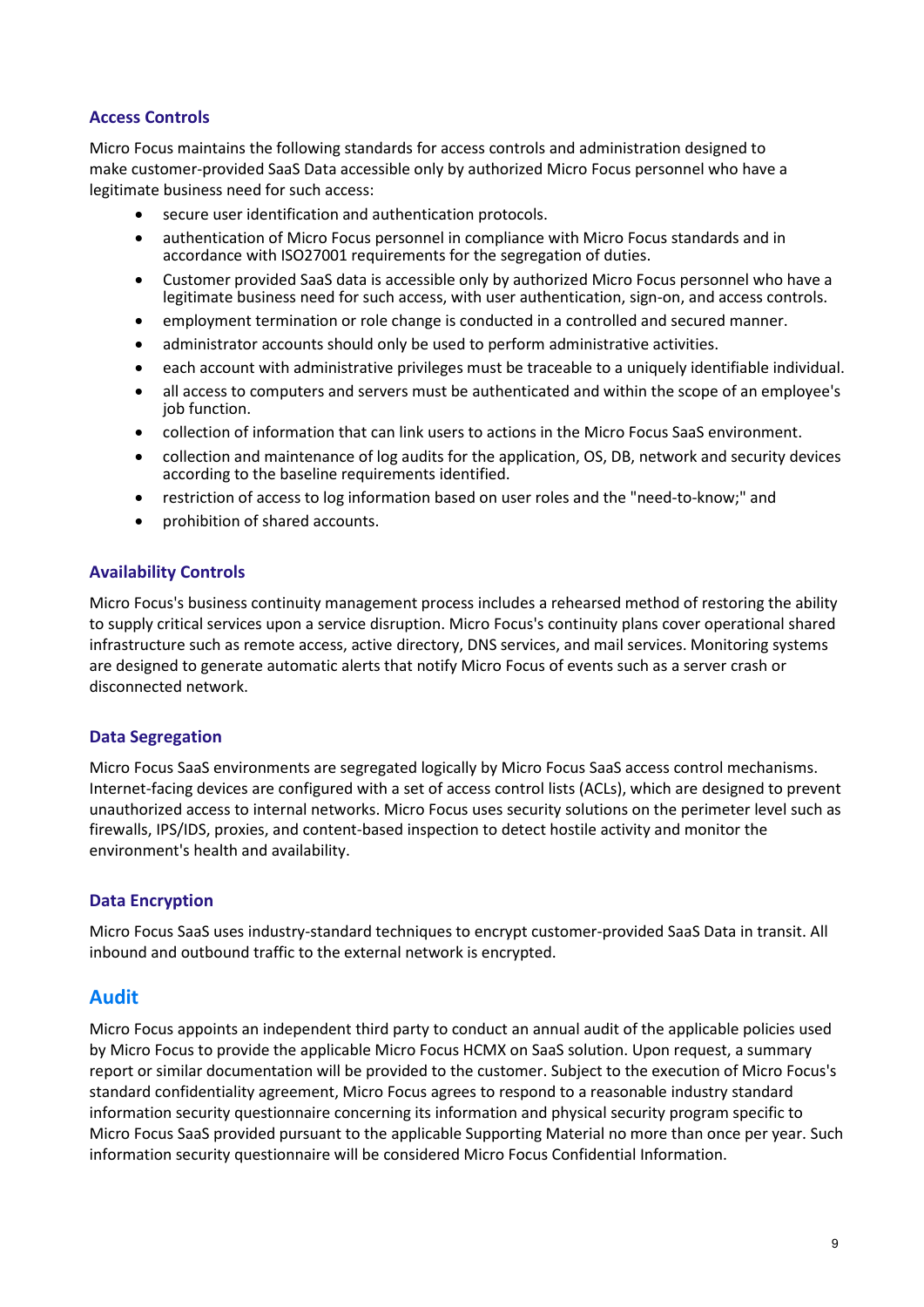# <span id="page-9-0"></span>**Micro Focus Security Policies**

Micro Focus conducts annual reviews of its policies around SAAS delivery against ISO 27001, which includes controls derived from ISO 27034 – "Information Technology – Security Techniques – Application Security." Micro Focus regularly re-evaluates and updates its information and physical security program as the industry evolves, new technologies emerge, or new threats are identified.

# <span id="page-9-1"></span>**Security Incident Response**

In the event, Micro Focus confirms a security incident resulted in the loss, unauthorized disclosure, or alteration of customer-provided SaaS Data ("Security Incident"), Micro Focus will notify the customer of the Security Incident and work to mitigate the impact of such Security Incident. Should the customer believe that there has been unauthorized use of the customer's account, credentials, or passwords, the customer must immediately notify Micro Focus Security Operations Center via softwaresoc@microfocus.com.

# <span id="page-9-2"></span>**Micro Focus Employees and Subcontractors**

Micro Focus requests that all employees involved in the processing of customer-provided SaaS Data are authorized personnel with a need to access the customer-provided SaaS Data, are bound by appropriate confidentiality obligations and have undergone appropriate training in the protection of customer data. Micro Focus requests that any affiliate or third-party subcontractor involved in processing customerprovided SaaS Data enters into a written agreement with Micro Focus, which includes confidentiality obligations substantially similar to those contained herein and appropriate to the nature of the processing involved.

# <span id="page-9-3"></span>**Data Subject Requests**

Within three (3) business days of receipt, Micro Focus will refer to the customer any queries from data subjects in connection with customer-provided SaaS Data.

# <span id="page-9-4"></span>**Scheduled Maintenance**

To enable customers to plan for scheduled maintenance by Micro Focus, Micro Focus reserves predefined timeframes to be used on an as-needed basis. Micro Focus reserves one (1) monthly four (4) hour window (Sunday in the 00:00 to 08:00 Pacific Standard Time block). These windows will be used on an as-needed basis.

Planned windows will be scheduled at least two (2) weeks in advance when customer action is required, or at least four (4) days in advance otherwise. In the rare event where, Micro Focus needs to do an emergency change requiring a downtime outside of those planned maintenance windows, the customers will be notified as soon as possible.

#### **Scheduled Version updates**

"SaaS Updates" are defined as both major version updates, minor version updates and patches applied by Micro Focus to customer's Micro Focus HCMX on SaaS solution (and additional add-on services if it exists for the customer) in production. These may or may not include new features or enhancements. The customer is entitled to SaaS Updates as part of the HCMX service unless the SaaS Update introduces new functionality that Micro Focus offers on an optional basis for an additional fee.

Micro Focus determines whether and when to apply a SaaS Update to the customer's Micro Focus HCMX SaaS solution. Unless Micro Focus anticipates a service interruption due to a SaaS Update, Micro Focus may implement a SaaS Update at any time without notice to the customer. Micro Focus aims to use the Scheduled Maintenance windows defined herein to apply SaaS Updates. Customer may be required to cooperate in achieving a SaaS Update that Micro Focus determines in its discretion is critical for the availability, performance, or security of the Micro Focus HCMX SaaS solution.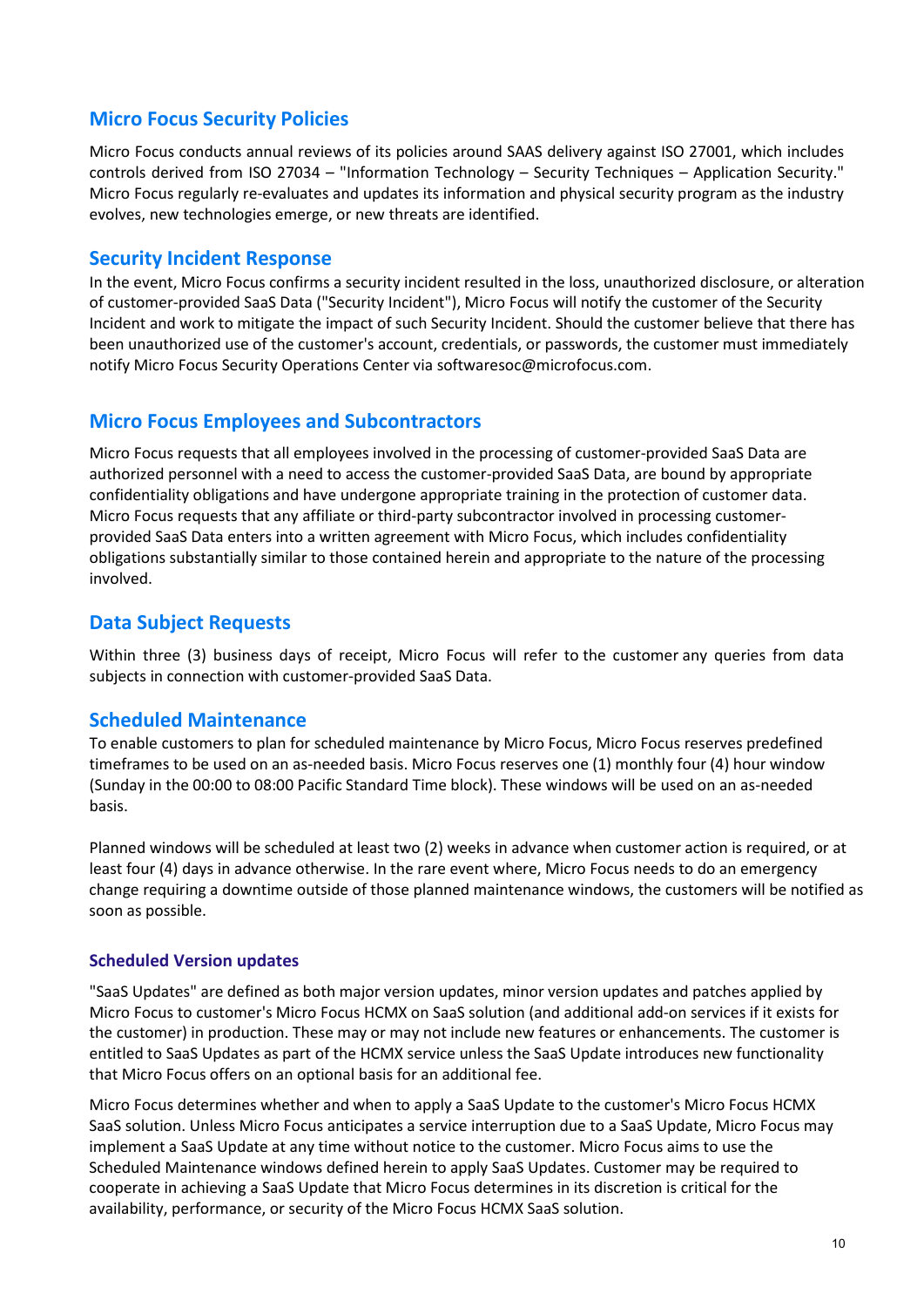#### **Universal Discovery Infrastructure Updates**

Universal Discovery Infrastructure (Data Flow Probe or DFP) is managed by the customer, though the DFP does directly communicate to the UCMDB SaaS instance to which the customer is assigned. As such, it is the responsibility of the customer to perform these updates in a timely manner as DFP versions are generally synchronized with the version of UCMDB in use. The customer has three (3) months from the point of time the UCMDB SaaS version is updated as part of the update of the Micro Focus HCMX SaaS solution to update the version of the DFP to match the UCMDB version. The customer applies probe updates when they see fit and do not require coordination with Micro Focus or UCMDB SaaS downtime.

If the customer does not apply a probe update within three (3) months of a UCMDB on SaaS version update, the customer's discovery probes will no longer function and will only be available for automated updates to the latest DFP version to restore discovery functionality.

If the customer does not apply a DFP update within six (6) months of a UCMDB SaaS version update, the DFP will lose its ability for automated updates, and the customer will be required to manually update each DFP under this condition to restore discovery functionality.

#### **Universal Discovery Content updates**

As part of the scheduled version update process, customers will have the option to update their content to the latest version once the Micro Focus HCMX SaaS solution update itself has been completed. The latest Universal Discovery content pack will be available from within the CMS UI for each customer to choose to deploy on their own schedule.

Updates to discovery content is the responsibility of the customer. Content versions are generally not tied to UCMDB versions in that content updates can be deployed at the customer's discretion on whatever version of Universal CMDB that is currently in use. Content updates are accumulative in nature, meaning deploying a content pack for a given release will include all improvements included in previous content releases.

#### **Inventory Discovery Knowledge updates**

Updates to the installed software discovery signatures (Inventory Discovery Knowledge or IDK) will be deployed as part of the monthly maintenance window of the Micro Focus HCMX SaaS solution. There is no customer involvement required.

#### **Operation Orchestration RAS & Workflow Designer updates**

Operations Orchestration offers the possibility for the customer to install RAS (Remote Action Servers) that can process work in the customer's environment. The customer also should install and manage the Operations Orchestration Workflow Designer to develop orchestration workflows. The customer manages these services though they communicate directly with the SaaS instance.

As such, it is the responsibility of the customer to perform these updates on time as RAS and Workflow Designer versions are synchronized with the version of OO in use.

# <span id="page-10-0"></span>**Service Decommissioning**

Customer may cancel Micro Focus HCMX SaaS by providing Micro Focus with sixty (60) days written notice prior to the expiration of the SaaS Order Term ("Cancellation"). Such Cancellation shall be effective upon the last day of the then current SaaS Order Term. Upon Cancellation, expiration, or termination of the SaaS Order Term, Micro Focus may disable all customer access to the Micro Focus HCMX SaaS solution, and customer shall promptly return to Micro Focus (or at Micro Focus's request destroy) any Micro Focus Materials.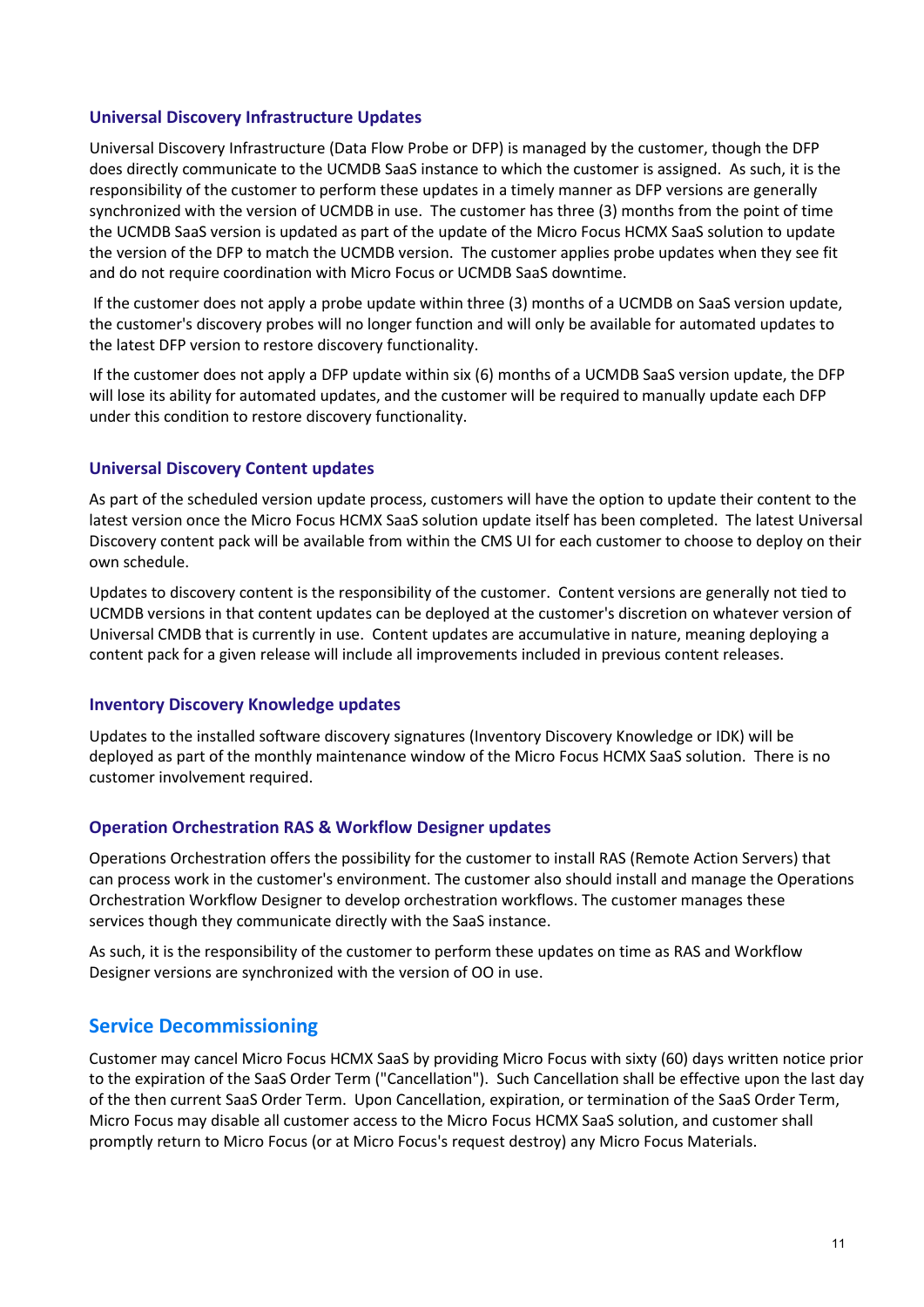Micro Focus will make available to customer such data in the format generally provided by Micro Focus. The target timeframe is set forth below in Termination Data Retrieval Period SLO. After such time, Micro Focus shall have no obligation to maintain or provide any such data, which will be deleted in the ordinary course.

# <span id="page-11-0"></span>**Service Level Objectives**

Micro Focus provides clear, detailed, and specific Service Level Objectives (SLOs) for the services that SaaS provides to its customers. These SLOs are targets used by Micro Focus to deliver the service and are provided as guidelines. They in no way create a legal requirement or obligation for Micro Focus to always meet these objectives.

Micro Focus will provide self-service access to customer to the Service Level Objectives data online at [https://pcs.saas.microfocus.com](https://pcs.saas.microfocus.com/) 

#### **Solution Provisioning Time SLO**

Solution Provisioning is defined as the HCMX solution being available for access over the internet. Micro Focus targets to make HCMX available within two (2) business days of the customer's purchase order (PO) being booked within the Micro Focus order management system.

Customer is responsible for installing and configuring any additional onsite components for his applications. Any onsite components of the solution are not in scope of the Solution Provisioning Time SLO. Additionally, the import of customer data into the application is not in scope of the Solution Provisioning Time SLO.

## **Solution Availability SLA**

Solution Availability is defined as the HCMX production application being available for access and use by customer and its Authorized Users over the internet. Micro Focus will provide customer access to the Micro Focus HCMX on SaaS production application on a twenty-four hour, seven days a week (24x7) basis at a rate of 99.9 % ("Solution Uptime").

#### **Measurement Method**

Solution Uptime shall be measured by Micro Focus using Micro Focus monitoring software running from a minimum of two global locations with staggered timing.

On a quarterly basis, Solution Support Uptime will be measured using the measurable hours in the quarter (total time minus planned downtime for maintenance, upgrades, etc.) as the denominator. The numerator is the denominator value minus the time of any outages in the quarter (duration of all outages combined) to give the percentage of available uptime (2,198 actual hours available / 2,200 possible available hours = 99.9% availability).

An "outage" is defined as two consecutive monitor failures on the HCMX login page within a five-minute period, lasting until the condition has cleared.

#### **Boundaries and Exclusions**

Solution Uptime shall not apply to any of the following exceptions:

- Overall Internet congestion, slowdown, or unavailability
- Unavailability of generic Internet services (e.g., DNS servers) due to virus or hacker attacks
- Force majeure events as described in the terms of the Micro Focus Customer Terms for Software-asa-Service, or the applicable Micro Focus Pass-Through Terms.
- Actions or omissions of customer (unless undertaken at the express direction of Micro Focus) or third parties beyond the control of Micro Focus
- Unavailability due to customer equipment or third-party computer hardware, software, or network infrastructure not within the sole control of Micro Focus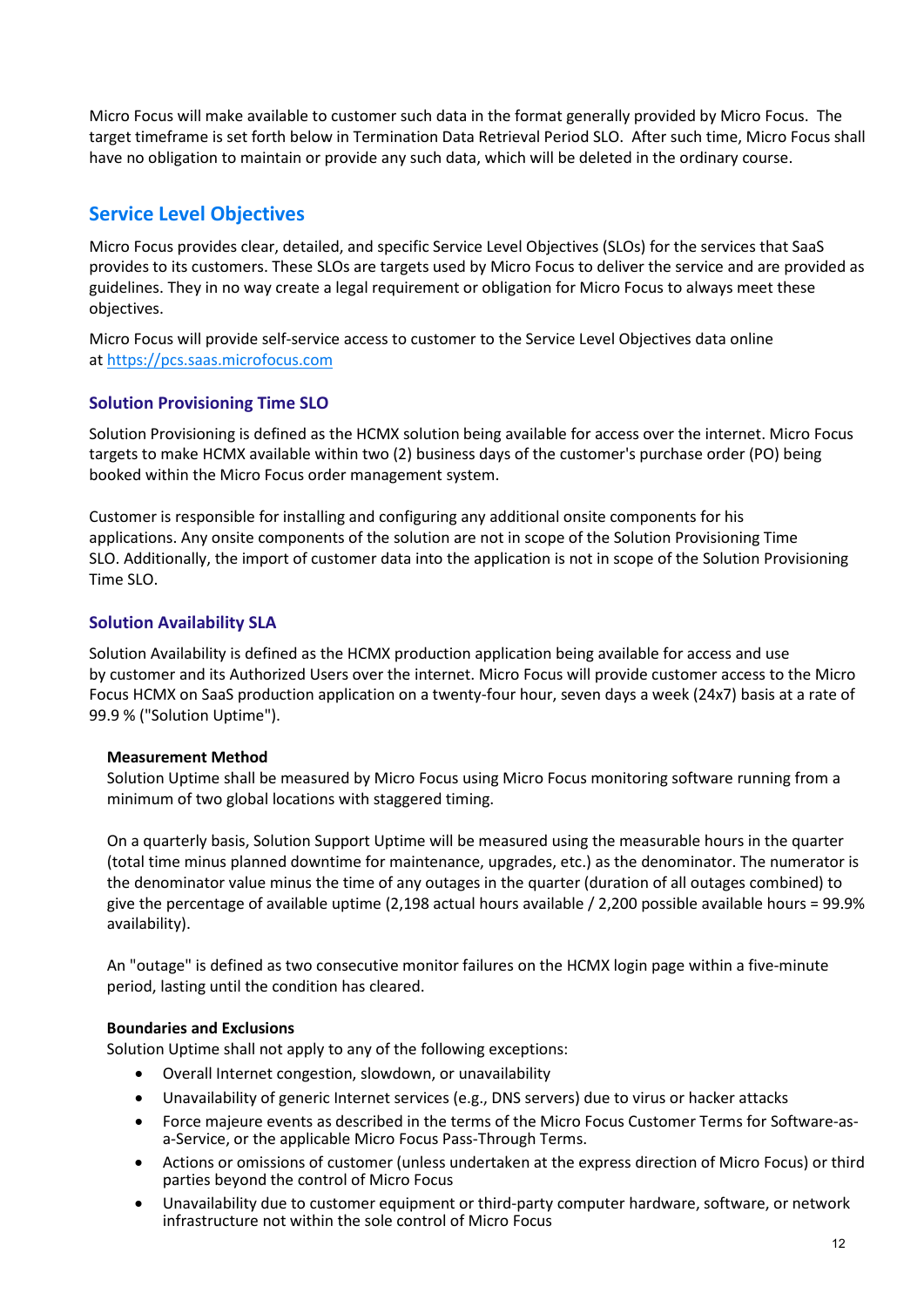- Scheduled Maintenance
- Scheduled Version Updates

## **Automated Discovery**

Usage of automated discovery for HCMX on Micro Focus SaaS is accomplished through Universal Discovery on SaaS and the communication of that data to a UCMDB on Micro Focus SaaS instance. The customer's HCMX on Micro Focus SaaS instance is pre-configured via the Native SACM integration to communicate with Universal CMDB on Micro Focus SaaS, rendering automated discovery results immediately visible to HCMX agents.

Universal CMDB activities include but are not limited to reporting on the discovered content, building policies, and measuring compliance to those policies, building service maps to aid in service delivery tasks, and providing an automatically updated database for Micro Focus HCMX on SaaS in support of the management of hybrid cloud resources.

Universal Discovery activities include but are not limited to the deployment and configuration of discovery probes into customer on-premises network for discovery actions, the discovery of cloud or container-based technologies via API, the deployment of agents and their management, the discovery of installed software via XML enricher, and the management of discovery and its results.

Universal Discovery also includes the import of data from external data sources including but not limited to Micro Focus tools such as Operations Bridge (OpsB) and Network Automation (NA) as well as  $3<sup>rd</sup>$  party applications such as Microsoft SCCM and IBM/BigFix ILMT. Activities include but are not limited to building of replication queries to push data from UCMDB to external sources, the use of the Integration manager to import or export information, and the management of integration itself and its results.

Premium Discovery provides the discovery of one (1) Operating System Instance (OSI) for the contract duration. It includes the capability to discover the configuration of servers, whether physical, virtual, cloud, or container. Capabilities also include discovering installed and running software, mapping the inter-dependencies between servers and their software, and the dependencies between services and servers.

Asset Discovery will provide the discovery of one (1) Operating System Instance (OSI) for one year of a server or workstation and includes the capability to discover the configuration of servers, whether physical, virtual, cloud or container, configuration information about the servers or workstation themselves including the software installed on these servers or workstations and the environment in which the software is installed. Asset Discovery also provides for the discovery of the virtual environment of physical virtualization products (like VMware or Hyper-V) and the ability to run audit reports in support of Oracle LMS measurement scripts.

Import of data that enriches servers discovered by Universal Discovery on SaaS is available at no charge (as the server has already consumed a Premium or Asset Discovery license). However, import of data into UCMDB without prior discovery consumes 1 CI Management license for every 20 nodes (and their related CIs). Import of discovered content from an On-Premises UCMDB instance is no charge. Export of data from UCMDB on SaaS to any other system is no charge.

#### **Boundaries and Exclusions**

The following boundaries and exclusions shall govern the usage of Universal Discovery on SaaS:

- The Discovery of OSI is limited to the number of purchased subscriptions though a 10% buffer will be available to allow for unexpected growth.
- If all available Asset Discovery licenses have been consumed, but there are available Premium discovery licenses, discovery will consume Premium licenses until such time as they are all consumed.
- No new discovery will occur for any nodes beyond the purchased subscriptions plus 10%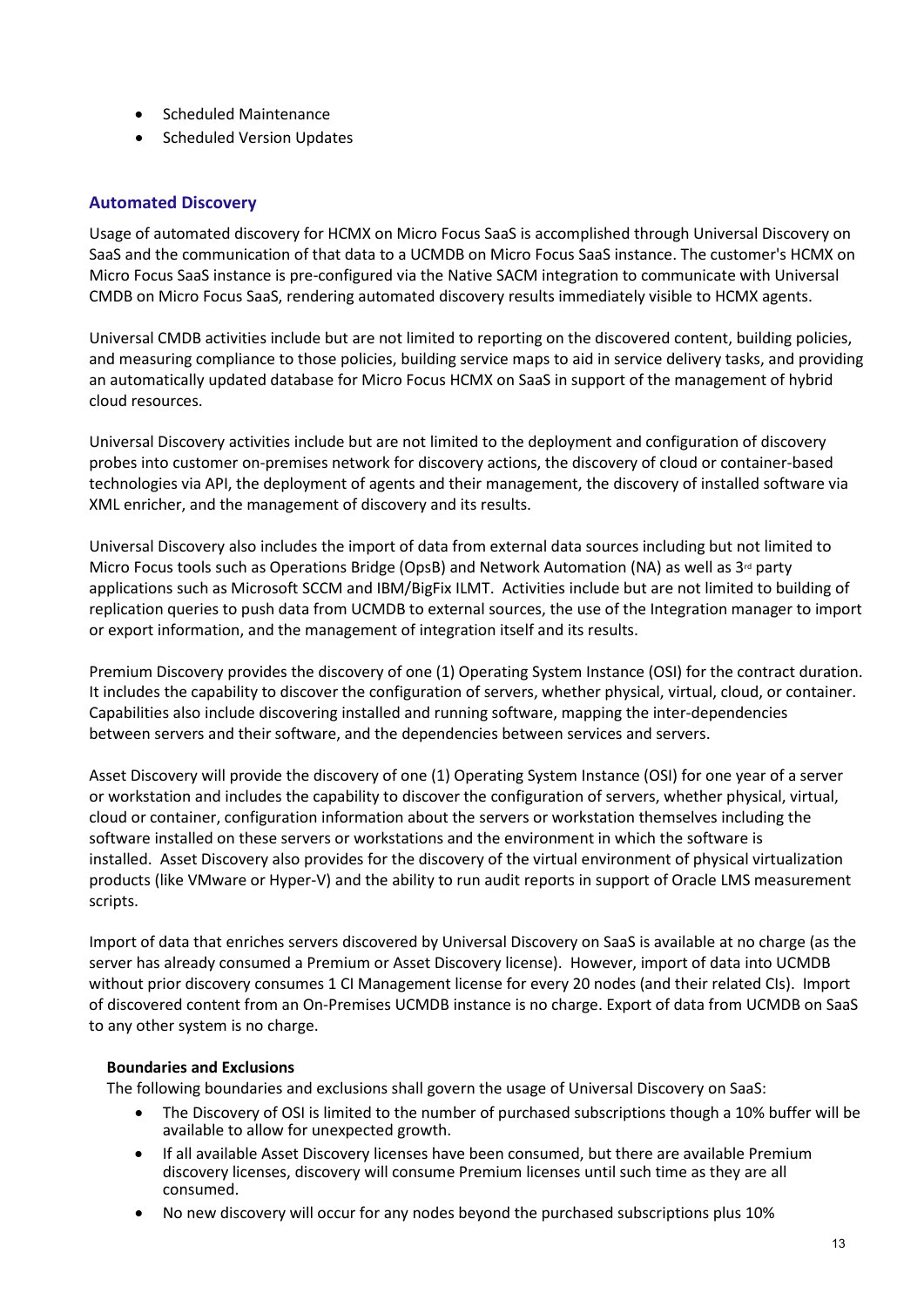- Nodes discovered with the purchased subscriptions (plus 10% buffer) will continue to be discovered, even if the maximum discovery count has been reached
- Discovery of related CIs for servers is limited to an average of 500 related CIs per discovered OSI and is evaluated over the total discovered base.
- A host OSI imported into UCMDB will incur no additional charge if it has already been discovered and consumed an Asset or Premium discovery license.
- The Discovery of network and storage devices does not consume any subscriptions.
- Universal Discovery probes must be hosted on-premises or in the customer's public cloud account (in the context of the customer).
- Universal Discovery probes must be current or within one version of the current UCMDB version.
- One Universal Discovery probe or REST API connection (for writing data) is allowed per 1,000 UD Premium on SaaS subscriptions.
- Updates to CIs in UCMDB via discovery or integration must not occur more often than 30 CIs per second.

## **Operations Orchestration**

Usage of orchestration on Micro Focus SaaS is accomplished through Operations Orchestration on SaaS. The customer's HCMX on Micro Focus SaaS instance can be configured via the native integration to communicate with Operations Orchestration on Micro Focus SaaS. Customers should use Operations Orchestration only for Cloud Management use cases.

Operations Orchestration on SaaS capabilities are slightly different from the on-premises Operations Orchestration product and can be found in the official ESM documentation.

#### **Boundaries and Exclusions**

The following boundaries and exclusions shall govern the usage of Operations Orchestration on SaaS:

- The transactional data retention period can be up to 1 year, with Micro Focus reserving the right to control the size of the Operations Orchestration data store with purging procedures. If this happens earlier than 1-year, customers will receive proper notifications.
- Micro Focus is not accountable for the customer's custom flow logic or the impact this logic is having on the other work in his environment.
- Micro Focus is not accountable for using the Internal RAS (SaaS RAS) to perform any sort of malicious activities against any kind of software service.
- As workflows can vary in complexity, there is no guarantee of constant completion time on each workflow execution.
- Internal OO workers can be limited on the operations that can be executed inside the Micro Focus SaaS OSes and will not have access to write or read from the Micro Focus SaaS filesystem. These limitations can be avoided by installing an on-premises RAS (Remote Action Service).

#### **Reporting**

Micro Focus will provide self-service access to the customer to the availability data online via the Service Health portal. The appropriate links for your tenants will be provided as part of onboarding.

In addition, Micro Focus will provide a SaaS Service Uptime Metric Report ("Uptime Metric Report") in accordance with this attachment to the customer upon request for the Micro Focus HCMX SaaS. If the customer disagrees with the Uptime Metric Report, written notice of non-agreement must be provided to Micro Focus within fifteen (15 days) of receipt of the Uptime Metric Report.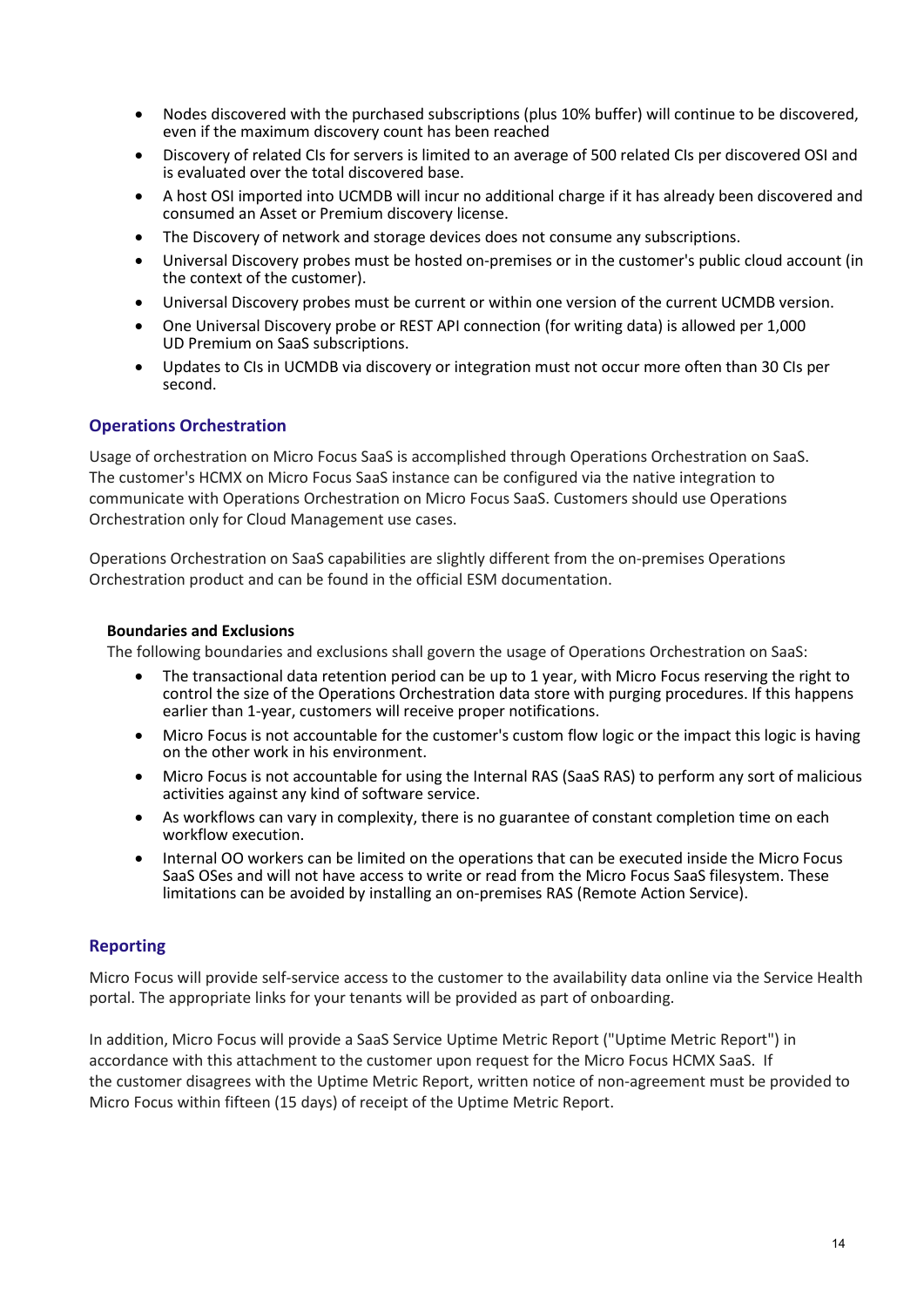#### **Remedies**

Micro Focus's exceeding, meeting, or failing to meet the SaaS Service Uptime Metric as measured over any quarter may be reflected in adjustments to the duration of the initial contract term for Micro Focus SaaS pursuant to the following schedule ("Availability SLA Service Credits"):

| <b>Quarterly Micro Focus SaaS Rating</b> | Rating       | Credit                                                                              |
|------------------------------------------|--------------|-------------------------------------------------------------------------------------|
| Between 99.9 % - 100%                    | Meets Goals  | Not Applicable                                                                      |
| Between 98.0% - 99.8%                    | Tolerable    | Five (5) day extension of<br>the HCMX SaaS Order term at no cost<br>to the customer |
| <b>Below 98.0%</b>                       | Unacceptable | Ten (10) day extension of the HCMX<br>SaaS Order term at no cost to the<br>customer |

#### **Availability SLA Service Credits**

Micro Focus SaaS Ratings below 98% for a quarter shall be escalated by both parties to the vice president (or equivalent), as outlined in this schedule.

Customer must request all service credits or extensions in writing to Micro Focus within thirty (30) days of the end of the month in which the SaaS Service Uptime Metric was not met and identify the support requests relating to the period where the HCMX production application was not available for access and use by the customer and its authorized users over the internet.

If the customer renews the service, Micro Focus SaaS Service Credits will be applied to a service extension at no additional charge at the end of the renewed subscription term.

Suppose the customer does not renew the service. In that case, Micro Focus SaaS Service Credits will be applied towards a service extension at no additional charge Micro Focus SaaS Service Credits are capped at thirty (30) days per annum.

#### **Online Support Availability SLO**

Online Support Availability is defined as the Micro Focus SaaS support

portal [https://pcs.saas.microfocus.com](https://pcs.saas.microfocus.com/) being available for access and use by the customer and its Authorized Users over the internet. Micro Focus targets to provide customer access to the Micro Focus SaaS support portal on a twenty-four hour, seven days a week (24x7) basis at a rate of 99.9% ("Online Support Uptime").

#### **Measurement Method**

Online Support Uptime shall be measured by Micro Focus using Micro Focus monitoring software running from a minimum of four global locations with staggered timing.

On a quarterly basis, Online Support Uptime will be measured using the measurable hours in the quarter (total time minus planned downtime, including maintenance, upgrades, etc.) as the denominator. The numerator is the denominator value minus the time of any outages in the quarter (duration of all outages combined) to give the percentage of available uptime (2,198 actual hours available / 2,200 possible available hours = 99.9 availability).

An "outage" is defined as two consecutive monitor failures within a five-minute period, lasting until the condition has cleared.

#### **Boundaries and Exclusions**

Online Support Uptime shall not apply to any of the following exceptions:

• Overall Internet congestion, slowdown, or unavailability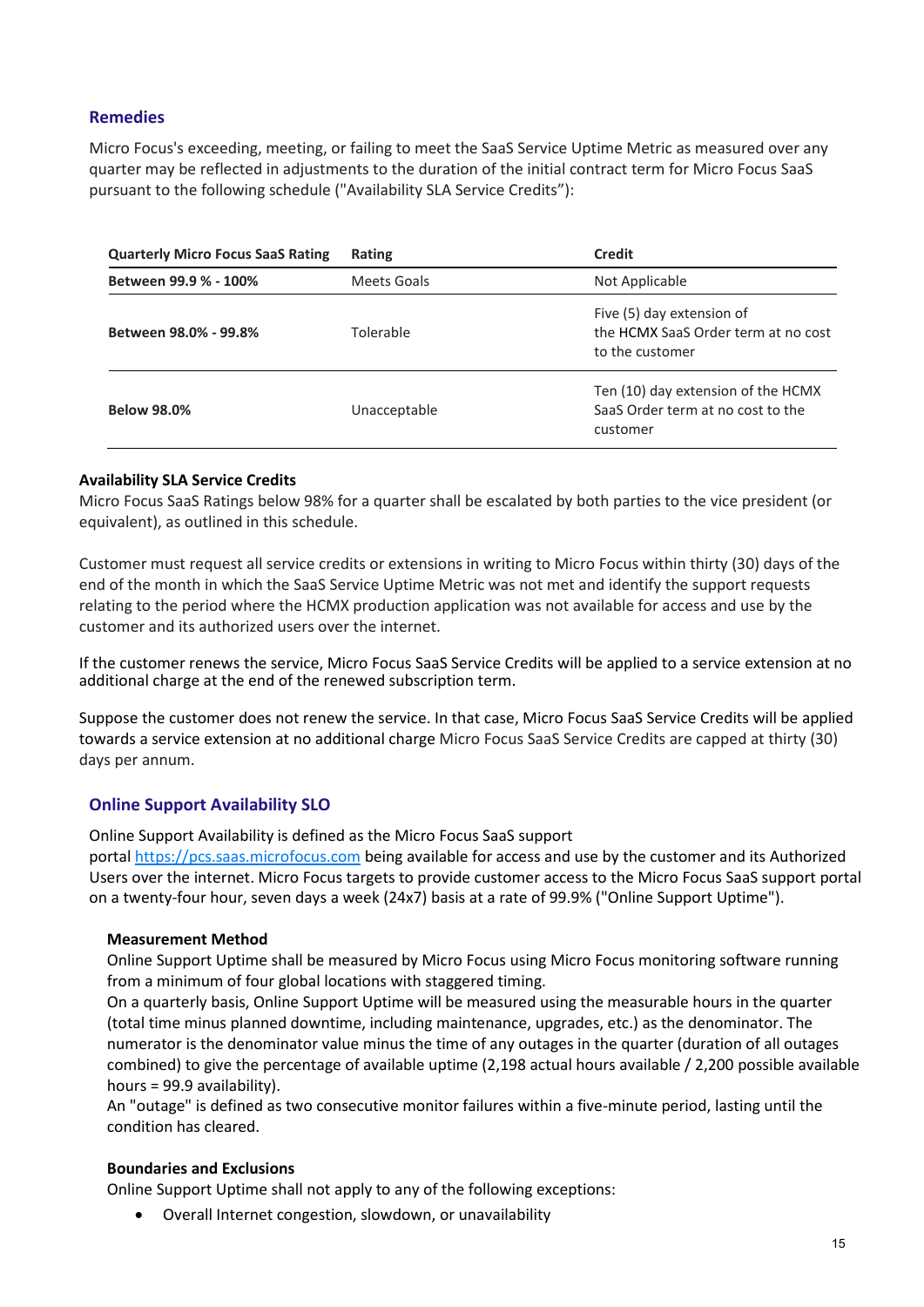- Unavailability of generic Internet services (e.g. DNS servers) due to virus or hacker attacks
- Force majeure events as described in the terms of agreement
- Actions or inactions of customer (unless undertaken at the express direction of Micro Focus) or third parties beyond the control of Micro Focus
- Unavailability due to customer equipment or third-party computer hardware, software, or network infrastructure not within the sole control of Micro Focus
- Scheduled Maintenance

#### **Initial SaaS Response Time SLO**

The Initial SaaS Response Time refers to the Service Support described herein. It is defined as the acknowledgment of the receipt of a customer request and the assignment of a case number for tracking purposes. Initial SaaS Response will come as an email to the requester and include the case number and links to track it using Micro Focus online customer portal. The Initial SaaS Response Time covers both service request and support requests. Micro Focus targets to provide the Initial SaaS Response no more than one hour after the successful submission of a customer request.

## **SaaS Support SLOs**

There are two types of SaaS Support SLOs: Service Request and Support Request SLOs.

- The Service Request SLO applies to the majority of routine system requests. This includes functional system requests (product add/move/change), informational, and administrative requests.
- The Support Request SLO applies to issues that are not part of the standard operation of the service and which causes, or may cause, an interruption to or a reduction in the quality of that service.

The Response and Resolution Targets are provided as guidelines and represent typical request processing by Micro Focus SaaS support teams. They in no way create a legal requirement or obligation for Micro Focus to always respond in the stated time. The Response and Resolution Targets, including their scope and determining factors (such as impact and urgency), are further described at [https://pcs.saas.microfocus.com](https://pcs.saas.microfocus.com/)

#### **Termination Data Retrieval Period SLO**

The Termination Data Retrieval Period is defined as the length of time in which the customer can retrieve a copy of their customer Micro Focus HCMX SaaS data from Micro Focus. Micro Focus targets to make available such data for download in the HCMX format generally provided by Micro Focus for 30 days following the termination of the SaaS Order Term.

# <span id="page-15-0"></span>**Standard Service Requirements**

#### **Roles and Responsibilities**

This section describes general customer and Micro Focus responsibilities relative to the Micro Focus HCMX SaaS service. Micro Focus's ability to fulfill its responsibilities relative to SaaS is dependent upon customer fulfilling the responsibilities described below and elsewhere herein:

| <b>Customer Role</b>   | <b>Responsibilities</b>                                                                                                                                                                                                                                                  |
|------------------------|--------------------------------------------------------------------------------------------------------------------------------------------------------------------------------------------------------------------------------------------------------------------------|
| <b>Business owner</b>  | Owns the business relationship between the customer and<br>$\bullet$<br><b>Micro Focus</b><br>Owns the business relationship with the range of departments<br>$\bullet$<br>and organizations using Micro Focus HCMX SaaS Service<br>Manages contract issues<br>$\bullet$ |
| <b>Project Manager</b> | Coordinates customer resources as necessary<br>$\bullet$<br>Serves as the point of contact between the customer and Micro<br>$\bullet$                                                                                                                                   |

#### **Customer Roles and Responsibilities**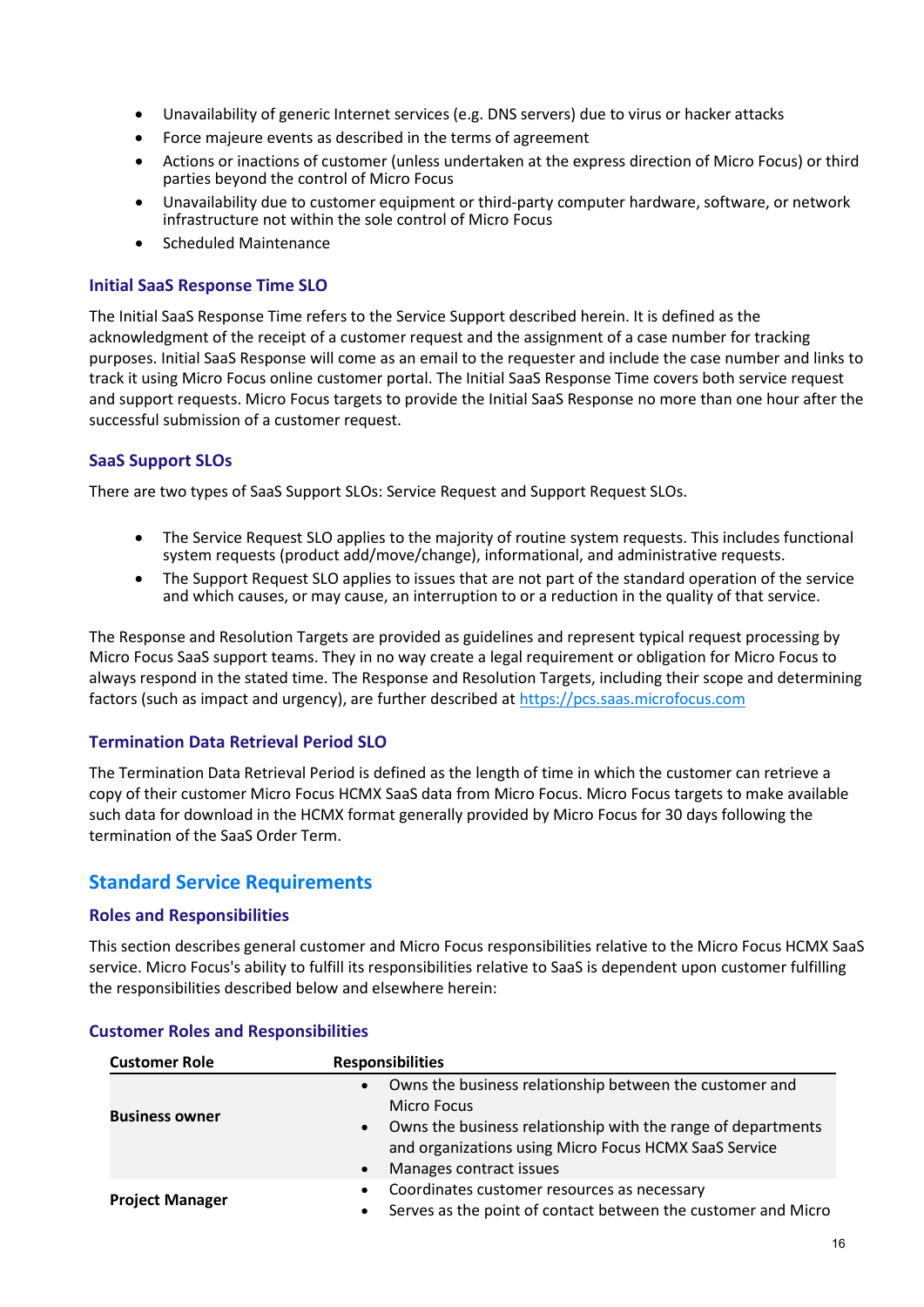|                      | Focus<br>Drives communication from the customer side<br>$\bullet$<br>Serves as the point of escalation for issue resolution and<br>٠<br>service-related issues                                                                                                                                                                                                                                                                                                                                                                                                                        |
|----------------------|---------------------------------------------------------------------------------------------------------------------------------------------------------------------------------------------------------------------------------------------------------------------------------------------------------------------------------------------------------------------------------------------------------------------------------------------------------------------------------------------------------------------------------------------------------------------------------------|
| <b>Administrator</b> | Serves as the first point of contact for Micro Focus HCMX on<br>$\bullet$<br>SaaS Service end users for problem isolation<br>Performs Micro Focus HCMX SaaS Service administration<br>$\bullet$<br>Provides tier-1 support and works with Micro Focus to provide<br>$\bullet$<br>tier-2 support<br>Coordinates end-user testing as required<br>$\bullet$<br>Leads ongoing solution validation<br>$\bullet$<br>Trains the end-user community<br>$\bullet$<br>Coordinates infrastructure-related activities at the customer<br>$\bullet$<br>site<br>Owns any customization<br>$\bullet$ |
| <b>End User</b>      | Leverages the product functionality designed by customer's<br>$\bullet$<br>Micro Focus HCMX SaaS Service administrators.<br>Provides periodic feedback to the Micro Focus HCMX<br>٠<br>SaaS Service Administrator                                                                                                                                                                                                                                                                                                                                                                     |

#### **Micro Focus Roles and Responsibilities**

| <b>Micro Focus Role</b>                         | <b>Responsibilities</b>                                                                                                                                                                                                                                                                                             |
|-------------------------------------------------|---------------------------------------------------------------------------------------------------------------------------------------------------------------------------------------------------------------------------------------------------------------------------------------------------------------------|
| <b>Customer Success</b>                         | Serves as the customer liaison to Micro Focus<br>$\bullet$<br>Coordinates Micro Focus technical resources as necessary<br>$\bullet$<br>Coordinates with the customer during required and periodic<br>$\bullet$<br>maintenance<br>Supports the customer onboarding process<br>$\bullet$                              |
| <b>Service Operations Center</b><br>staff (SOC) | Primary point of contact for service requests. The customer can<br>$\bullet$<br>contact the Service Operations Center for all services such as<br>support and maintenance, or issues regarding availability of the<br>Micro Focus HCMX SaaS Service<br>Provides 24x7 application support<br>$\bullet$               |
| <b>Operations staff (Ops)</b>                   | Monitors the Micro Focus systems and Micro Focus HCMX<br>$\bullet$<br>SaaS Service for availability<br>Performs system-related tasks such as backups, archiving, and<br>$\bullet$<br>restoring instances according to Micro Focus's standard<br>practices<br>Provides 24x7 SaaS infrastructure support<br>$\bullet$ |

#### **Assumptions and Dependencies**

This Service Description is based upon the following assumptions and dependencies between the customer and Micro Focus:

- Customer must have internet connectivity to access this Micro Focus HCMX Service.
- Micro Focus HCMX Service will be performed remotely and delivered in English only.
- A SaaS Order term is valid for an identified tenant, which cannot be changed during the SaaS Order term.
- The service commencement date is the date on which customer's purchase order (PO) is booked within the Micro Focus order management system.
- The import of customer data into the HCMX solution during the implementation requires that the information is made available to Micro Focus at the appropriate step of the solution implementation and in the Micro Focus designated format.